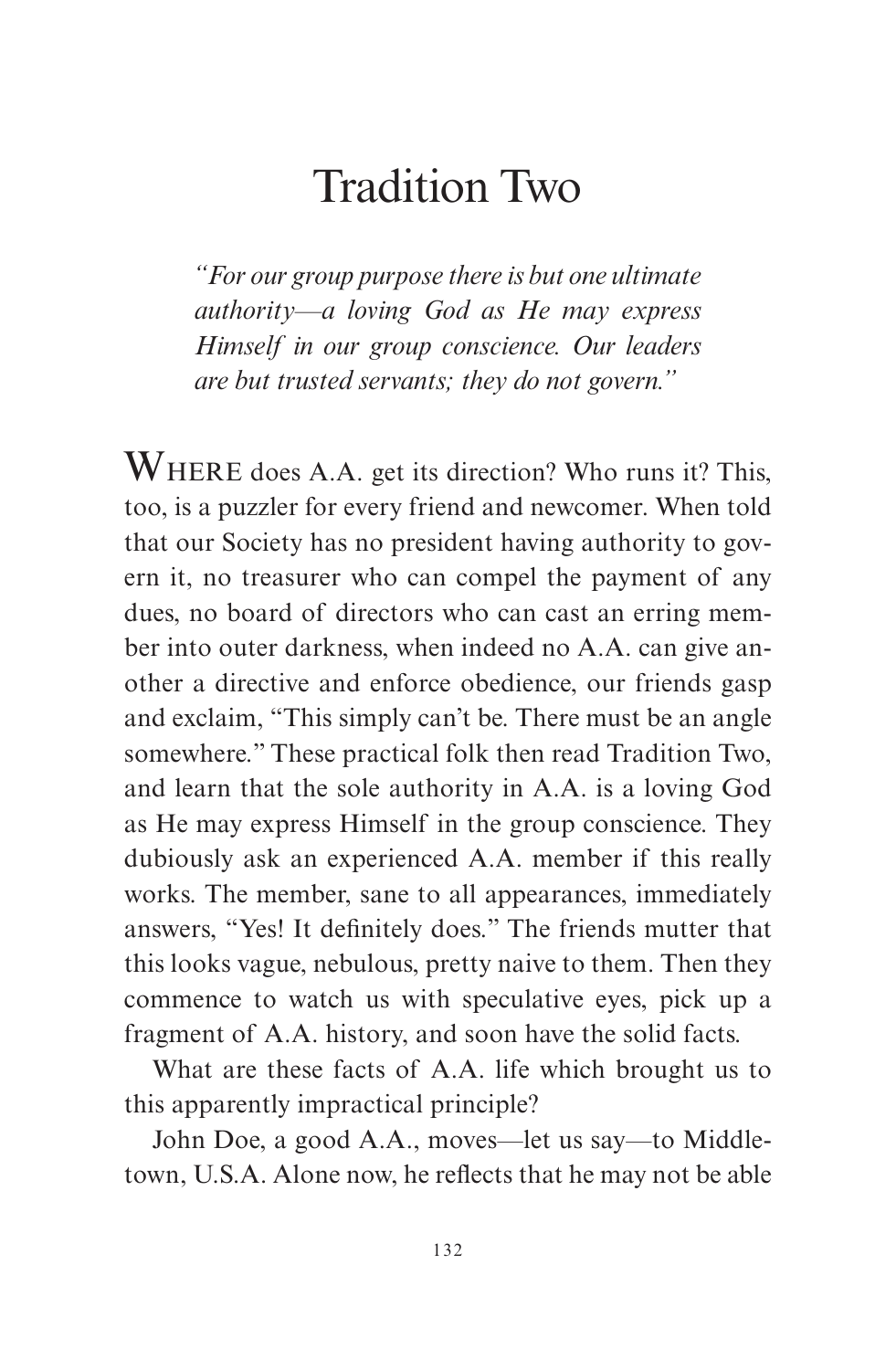to stay sober, or even alive, unless he passes on to other alcoholics what was so freely given him. He feels a spiritual and ethical compulsion, because hundreds may be suffering within reach of his help. Then, too, he misses his home group. He needs other alcoholics as much as they need him. He visits preachers, doctors, editors, policemen, and bartenders …with the result that Middletown now has a group, and he is the founder.

Being the founder, he is at first the boss. Who else could be? Very soon, though, his assumed authority to run everything begins to be shared with the first alcoholics he has helped. At this moment, the benign dictator becomes the chairman of a committee composed of his friends. These are the growing group's hierarchy of service—self-appointed, of course, because there is no other way. In a matter of months, A.A. booms in Middletown.

The founder and his friends channel spirituality to newcomers, hire halls, make hospital arrangements, and entreat their wives to brew gallons of coffee. Being on the human side, the founder and his friends may bask a little in glory. They say to one another, "Perhaps it would be a good idea if we continue to keep a firm hand on A.A. in this town. After all, we are experienced. Besides, look at all the good we've done these drunks. They should be grateful!" True, founders and their friends are sometimes wiser and more humble than this. But more often at this stage they are not.

Growing pains now beset the group. Panhandlers panhandle. Lonely hearts pine. Problems descend like an avalanche. Still more important, murmurs are heard in the body politic, which swell into a loud cry: "Do these old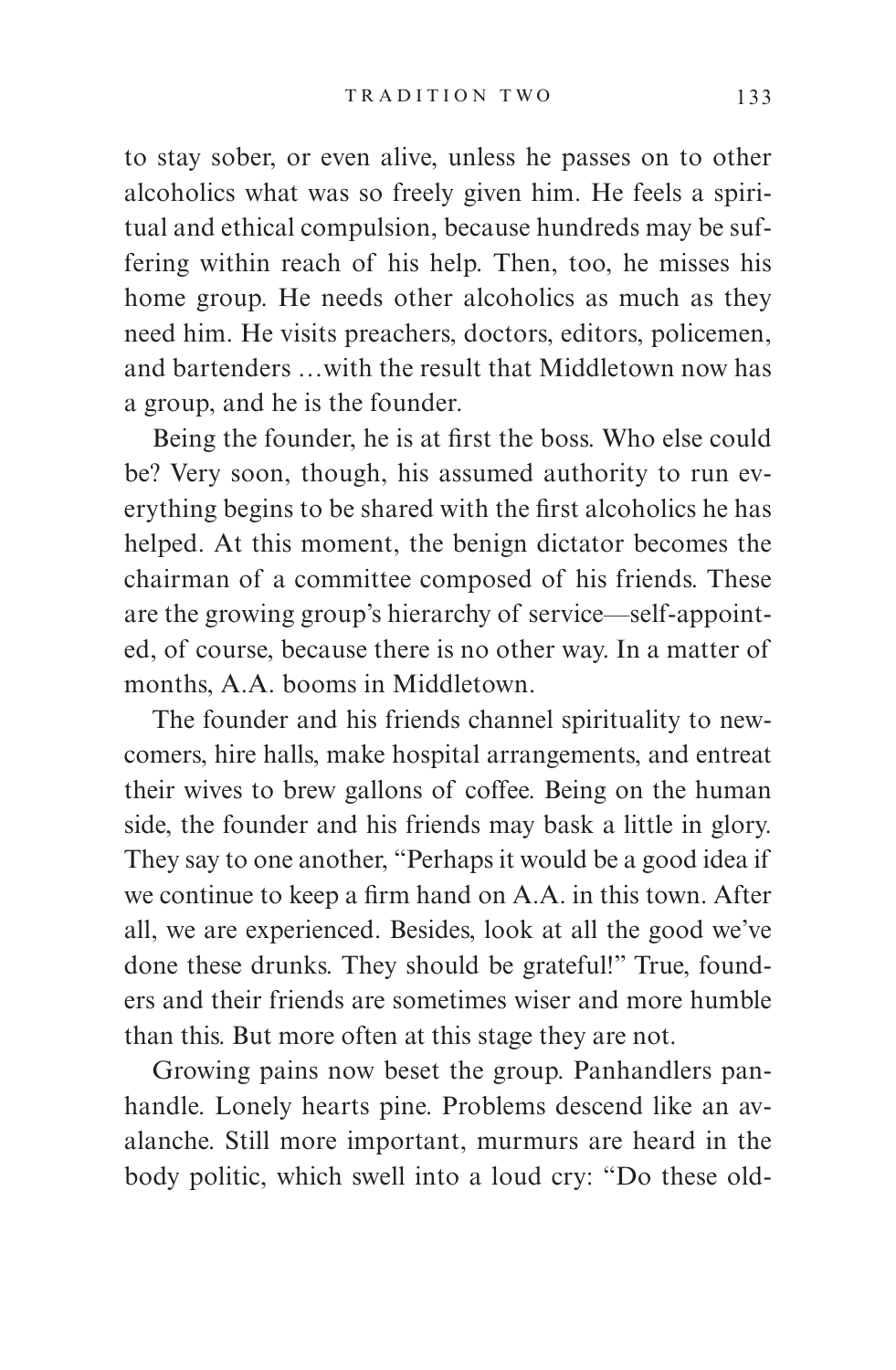timers think they can run this group forever? Let's have an election!" The founder and his friends are hurt and depressed. They rush from crisis to crisis and from member to member, pleading; but it's no use, the revolution is on. The group conscience is about to take over.

Now comes the election. If the founder and his friends have served well, they may—to their surprise—be reinstated for a time. If, however, they have heavily resisted the rising tide of democracy, they may be summarily beached. In either case, the group now has a so-called rotating committee, very sharply limited in its authority. In no sense whatever can its members govern or direct the group. They are servants. Theirs is the sometimes thankless privilege of doing the group's chores. Headed by the chairman, they look after public relations and arrange meetings. Their treasurer, strictly accountable, takes money from the hat that is passed, banks it, pays the rent and other bills, and makes a regular report at business meetings. The secretary sees that literature is on the table, looks after the phone-answering service, answers the mail, and sends out notices of meetings. Such are the simple services that enable the group to function. The committee gives no spiritual advice, judges no one's conduct, issues no orders. Every one of them may be promptly eliminated at the next election if they try this. And so they make the belated discovery that they are really servants, not senators. These are universal experiences. Thus throughout A.A. does the group conscience decree the terms upon which its leaders shall serve.

This brings us straight to the question "Does A.A. have a real leadership?" Most emphatically the answer is "Yes,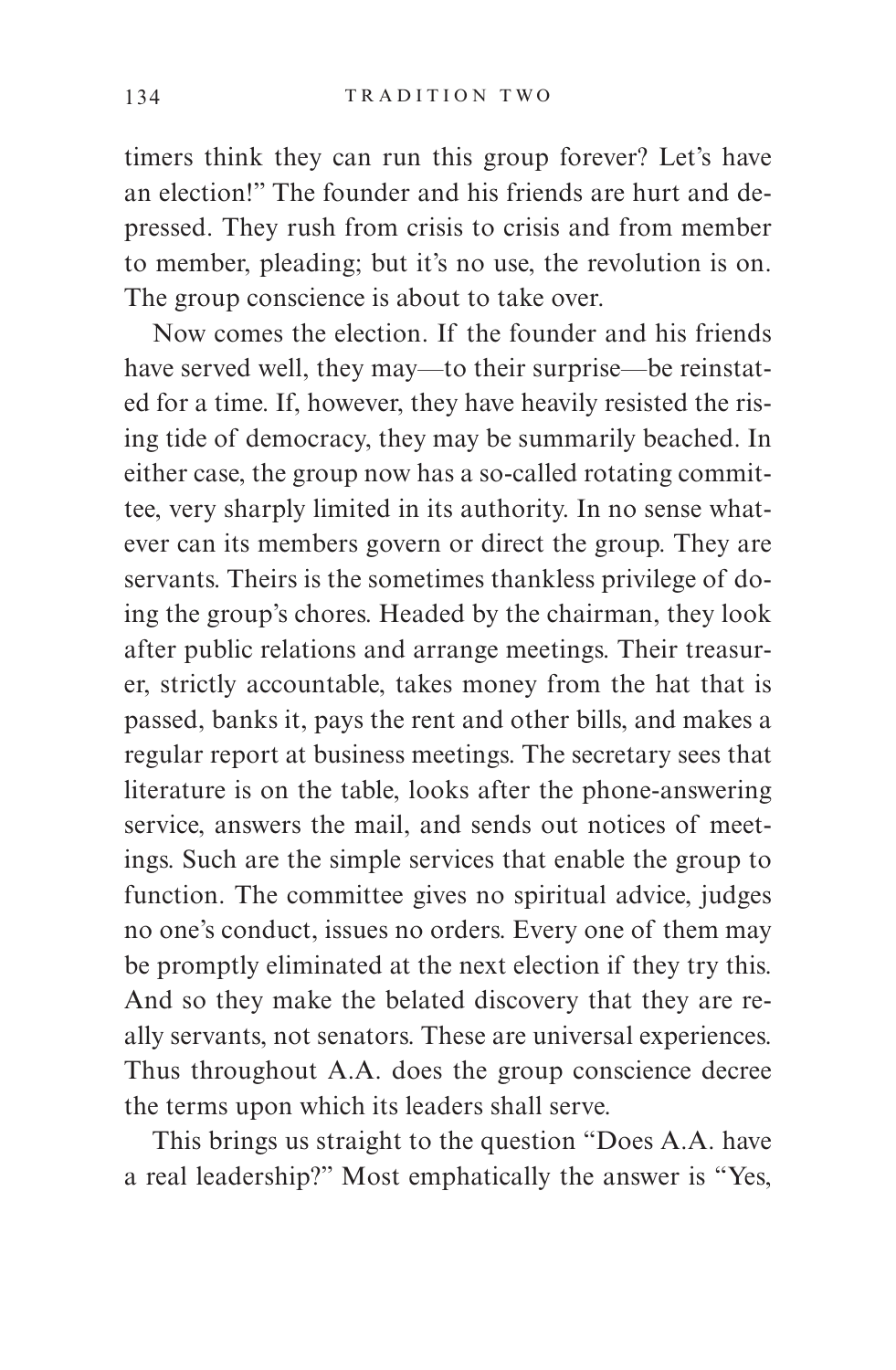notwithstanding the apparent lack of it." Let's turn again to the deposed founder and his friends. What becomes of them? As their grief and anxiety wear away, a subtle change begins. Ultimately, they divide into two classes known in A.A. slang as "elder statesmen" and "bleeding deacons." The elder statesman is the one who sees the wisdom of the group's decision, who holds no resentment over his reduced status, whose judgment, fortified by considerable experience, is sound, and who is willing to sit quietly on the sidelines patiently awaiting developments. The bleeding deacon is one who is just as surely convinced that the group cannot get along without him, who constantly connives for reelection to office, and who continues to be consumed with selfpity. A few hemorrhage so badly that—drained of all A.A. spirit and principle—they get drunk. At times the A.A. landscape seems to be littered with bleeding forms. Nearly every oldtimer in our Society has gone through this process in some degree. Happily, most of them survive and live to become elder statesmen. They become the real and permanent leadership of A.A. Theirs is the quiet opinion, the sure knowledge and humble example that resolve a crisis. When sorely perplexed, the group inevitably turns to them for advice. They become the voice of the group conscience; in fact, these are the true voice of Alcoholics Anonymous. They do not drive by mandate; they lead by example. This is the experience which has led us to the conclusion that our group conscience, well-advised by its elders, will be in the long run wiser than any single leader.

When A.A. was only three years old, an event occurred demonstrating this principle. One of the first members of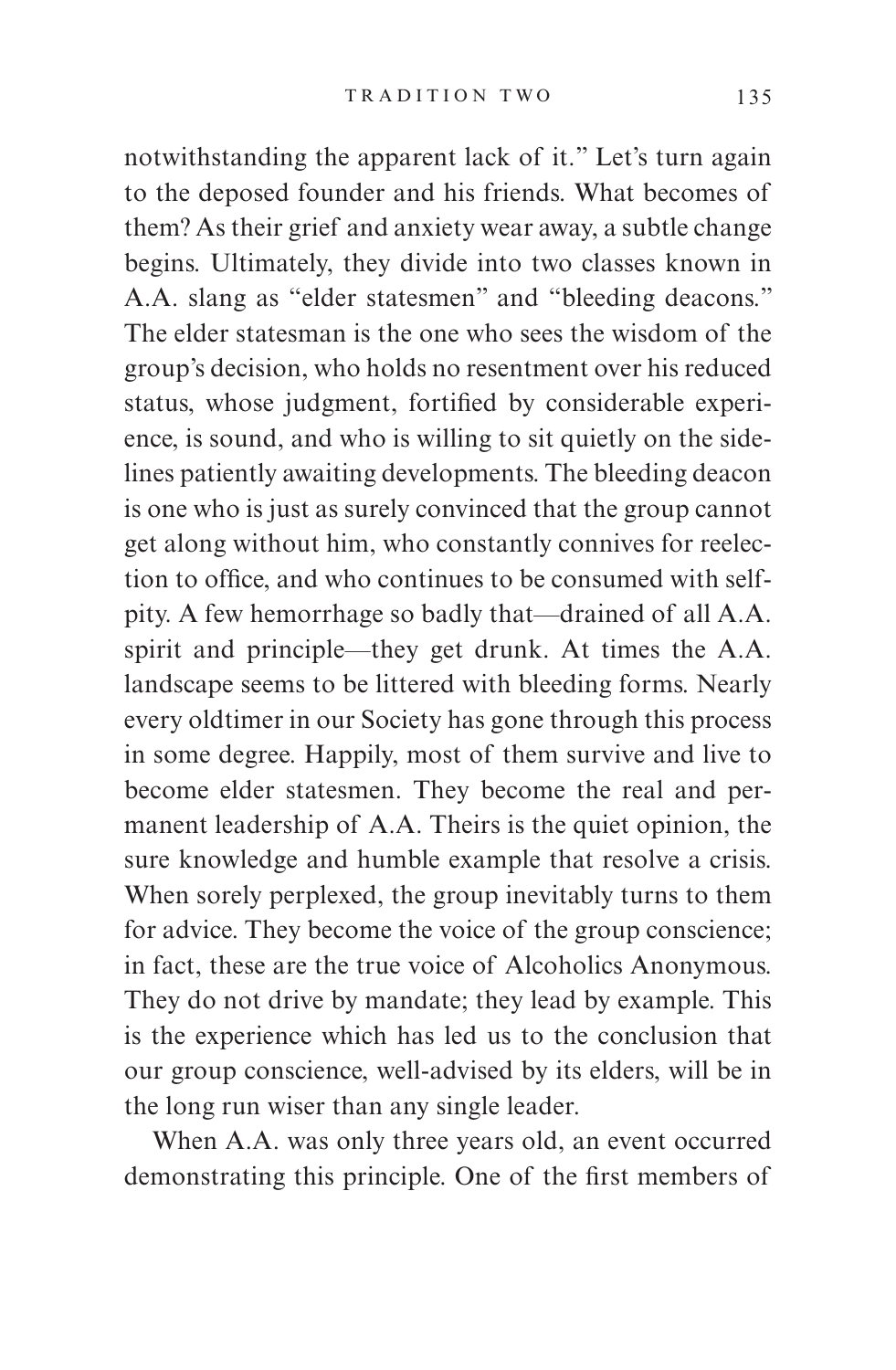A.A., entirely contrary to his own desires, was obliged to conform to group opinion. Here is the story in his words.

"One day I was doing a Twelfth Step job at a hospital in New York. The proprietor, Charlie, summoned me to his office. 'Bill,' he said, 'I think it's a shame that you are financially so hard up. All around you these drunks are getting well and making money. But you're giving this work full time, and you're broke. It isn't fair.' Charlie fished in his desk and came up with an old financial statement. Handing it to me, he continued, 'This shows the kind of money the hospital used to make back in the 1920's. Thousands of dollars a month. It should be doing just as well now, and it would if only you'd help me. So why don't you move your work in here? I'll give you an office, a decent drawing account, and a very healthy slice of the profits. Three years ago, when my head doctor, Silkworth, began to tell me of the idea of helping drunks by spirituality, I thought it was crackpot stuff, but I've changed my mind. Some day this bunch of ex-drunks of yours will fill Madison Square Garden, and I don't see why you should starve meanwhile. What I propose is perfectly ethical. You can become a lay therapist, and more successful than anybody in the business.'

"I was bowled over. There were a few twinges of conscience until I saw how really ethical Charlie's proposal was. There was nothing wrong whatever with becoming a lay therapist. I thought of Lois coming home exhausted from the department store each day, only to cook supper for a houseful of drunks who weren't paying board. I thought of the large sum of money still owing my Wall Street creditors. I thought of a few of my alcoholic friends,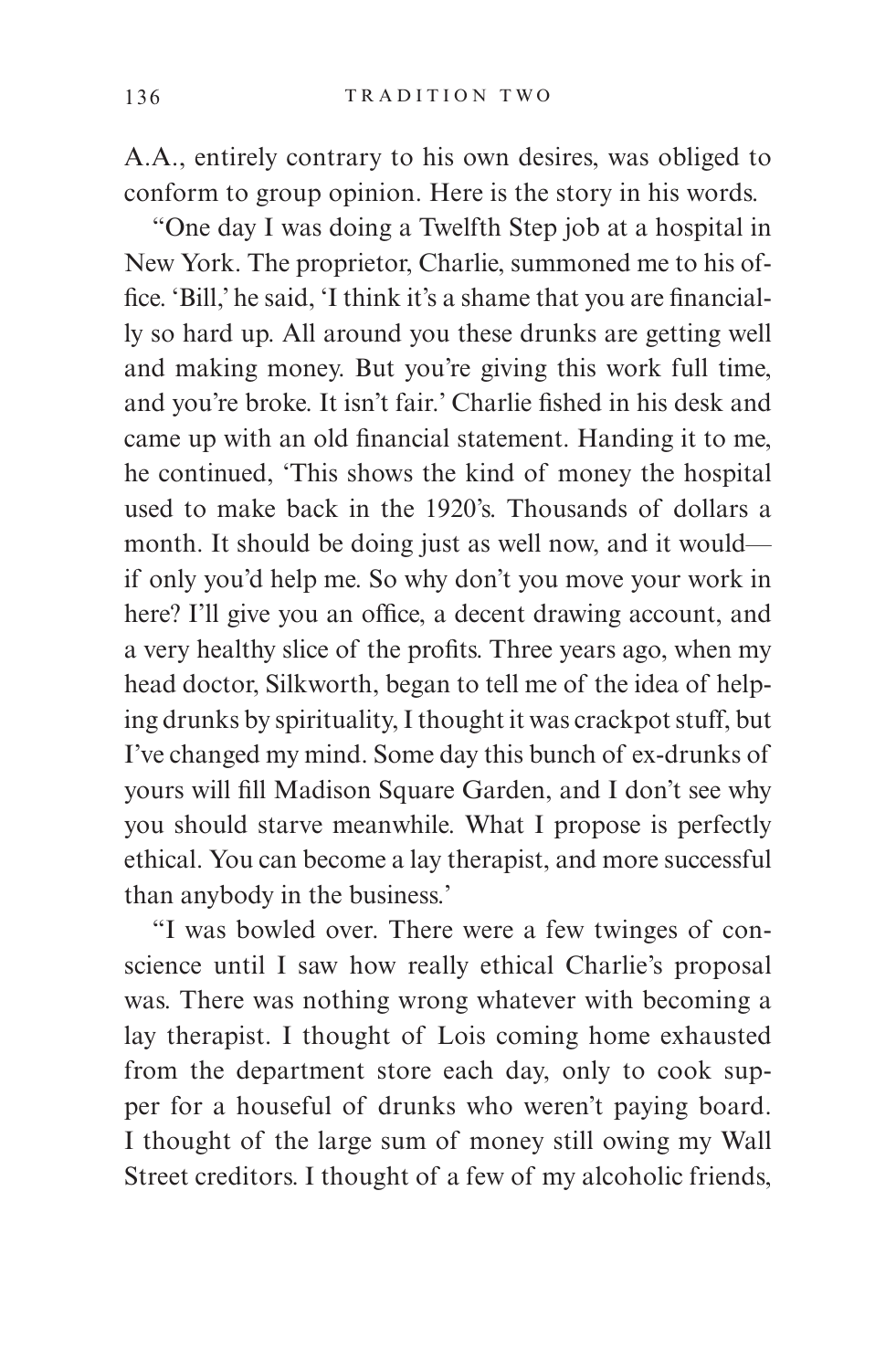who were making as much money as ever. Why shouldn't I do as well as they?

"Although I asked Charlie for a little time to consider it, my own mind was about made up. Racing back to Brooklyn on the subway, I had a seeming flash of divine guidance. It was only a single sentence, but most convincing. In fact, it came right out of the Bible—a voice kept saying to me, 'The laborer is worthy of his hire.' Arriving home, I found Lois cooking as usual, while three drunks looked hungrily on from the kitchen door. I drew her aside and told the glorious news. She looked interested, but not as excited as I thought she should be.

"It was meeting night. Although none of the alcoholics we boarded seemed to get sober, some others had. With their wives they crowded into our downstairs parlor. At once I burst into the story of my opportunity. Never shall I forget their impassive faces, and the steady gaze they focused upon me. With waning enthusiasm, my tale trailed off to the end. There was a long silence.

"Almost timidly, one of my friends began to speak. 'We know how hard up you are, Bill. It bothers us a lot. We've often wondered what we might do about it. But I think I speak for everyone here when I say that what you now propose bothers us an awful lot more.' The speaker's voice grew more confident. 'Don't you realize,' he went on, 'that you can never become a professional? As generous as Charlie has been to us, don't you see that we can't tie this thing up with his hospital or any other? You tell us that Charlie's proposal is ethical. Sure, it's ethical, but what we've got won't run on ethics only; it has to be bet-